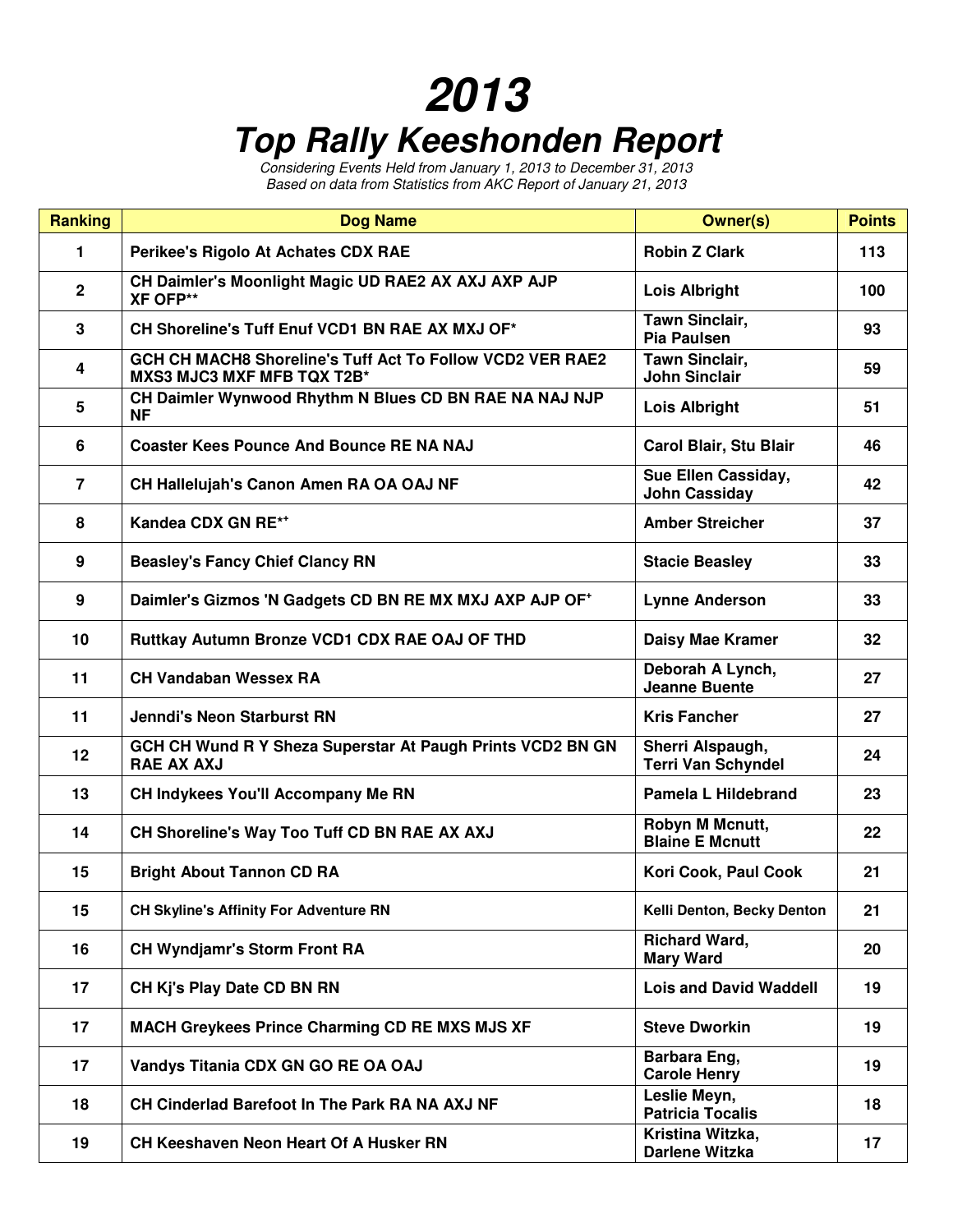| 19 | <b>CH Summerwind's Tagliatelli CDX RN</b>          | Dr. Ronnie Sue Leith,<br>Jean Gauchat-Hargis,<br><b>Joshua Hargis</b> | 17             |
|----|----------------------------------------------------|-----------------------------------------------------------------------|----------------|
| 20 | <b>Cliffhouse East Of Phoenix CD RN</b>            | F Thomas Alexander,<br><b>Stacey A Alexander</b>                      | 16             |
| 21 | Shoreline's Ruby Slippers CD BN RAE MX MXJ NF      | Patricia Voyles,<br><b>Tawn Sinclair</b>                              | 15             |
| 22 | Vandys Nydia UD GO RAE NA NAJ AXP OJP THD          | Barbara Eng,<br><b>Carole Henry</b>                                   | 13             |
| 22 | Wyndspell Benchmark CD BN GN                       | Lila M Dann                                                           | 13             |
| 23 | <b>Adonai's Sweet-N-Sassy CDX</b>                  | <b>Ramona Barker</b>                                                  | $12 \,$        |
| 23 | <b>CH Allante's Grand Larceny CD RN</b>            | <b>Cynthia Tumiel</b>                                                 | $12 \,$        |
| 23 | Keesbrook's Tourmaline Blues UDX2 OM3 RA AX AXJ NF | Lila Dann                                                             | 12             |
| 23 | Kj's Speed Date NAP NJP                            | Laura Inman                                                           | 12             |
| 24 | <b>CH Skyline's Outburst NA NAJ</b>                | <b>Stacey Alexander,</b><br><b>Thomas Alexander</b>                   | 10             |
| 24 | <b>Shaker Hill Moli V Greenkees RAE</b>            | Alice L Thayer                                                        | 10             |
| 25 | Wund-R Y The Game Is Afoot OA NAJ NF               | Donna L Schmitt,<br><b>Katrina C Guse</b>                             | 8              |
| 26 | CH Wyndjamr's Barefoot Contessa RN NA NAJ NAP NJP  | Robin Skinner,<br><b>Lynne Anderson</b>                               | $\overline{7}$ |
| 26 | <b>GCH CH Summerwind's Sonic Boom BN RN</b>        | Sarah Berrend,<br>Jean Gauchat-Hargis,<br>Joshua Hargis               | $\overline{7}$ |
| 26 | Kameo's Handiwork Of Chumani RE THD                | <b>Katharine Patterson</b>                                            | $\overline{7}$ |
| 26 | Vali's Adeste Fidelis CD RE NAJ NJP NF             | <b>Pat Stolte</b>                                                     | $\overline{7}$ |
| 26 | Whiskees Caol IIa Floranfauna                      | Kathy Winzer,<br><b>Stephen Winzer</b>                                | $\overline{7}$ |
| 27 | <b>CH Summerwind's Smok'In Jet Stream</b>          | Jean Gauchat-Hargis,<br><b>Timothy Mcgee,</b><br><b>Joshua Hargis</b> | 6              |
| 27 | <b>Ruttkay Freya RN</b>                            | <b>Ann Fowler</b>                                                     | 6              |
| 28 | <b>CH Kidkees Extra Credit RA OAJ</b>              | <b>Kathy Gray</b>                                                     | 4              |
| 28 | Hallelujah Amen Katie RN NAJ                       | Sue Ellen Cassiday,<br><b>John Cassiday</b>                           | 4              |
| 28 | <b>Kelly CD RE</b>                                 | <b>Charlene Valdez</b>                                                | 4              |
| 28 | Masada Spinnakee's Silver Lexus CD                 | <b>Karen Mcnerney</b>                                                 | 4              |
| 29 | <b>Nightwind's Dancing Dutchman BN RA</b>          | <b>Elaine Dante</b>                                                   | 3              |
| 30 | <b>Cara Shadowfax CD RE</b>                        | <b>Judy Elliott</b>                                                   | $\overline{2}$ |
| 30 | CH Keepsake Firestarter VCD2 UD VER RE AX MXJ XF   | Jean Munger                                                           | $\overline{2}$ |
| 30 | <b>Ikon's Aston Martin Special Edition CGC</b>     | Jodi Mcgee,<br><b>Timothy Mcgee</b>                                   | $\mathbf{2}$   |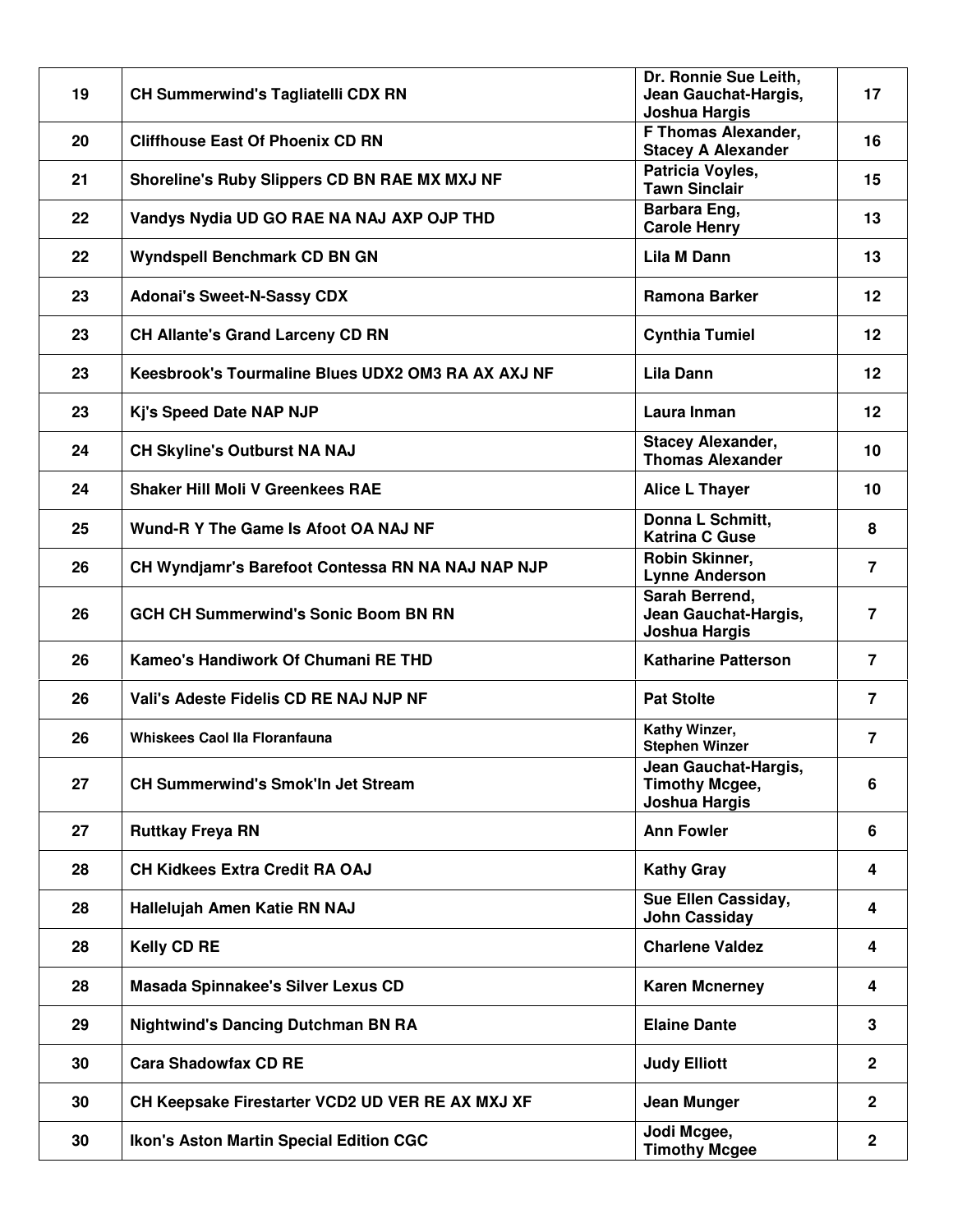| 30 | Kidkees Take A Chance On Me RN                       | Nancy Baggott,<br>Robert L Johnson,<br><b>Kathy Gray</b> | $\overline{2}$ |
|----|------------------------------------------------------|----------------------------------------------------------|----------------|
| 31 | <b>CH Ikon's Aston Martin Special Edition RN CGC</b> | Jodi Mcgee,<br><b>Timothy Mcgee</b>                      |                |
| 31 | Kidkees Make No Mistake RN                           | <b>Kathy Gray</b>                                        |                |

**Points are calculated using the Blanche Saunders System:** 

**First Place = 7 Points Second Place = 6 Points Third Place = 5 Points Fourth Place = 4 Points Qualifying Score = 1 Point (1 Point for a Qualify Score is included in points for First thru Fourth place)** 

**\*10 additional points for first place in both Advanced B and Excellent B in the same trial. <sup>+</sup>5 additional points for High Combined.**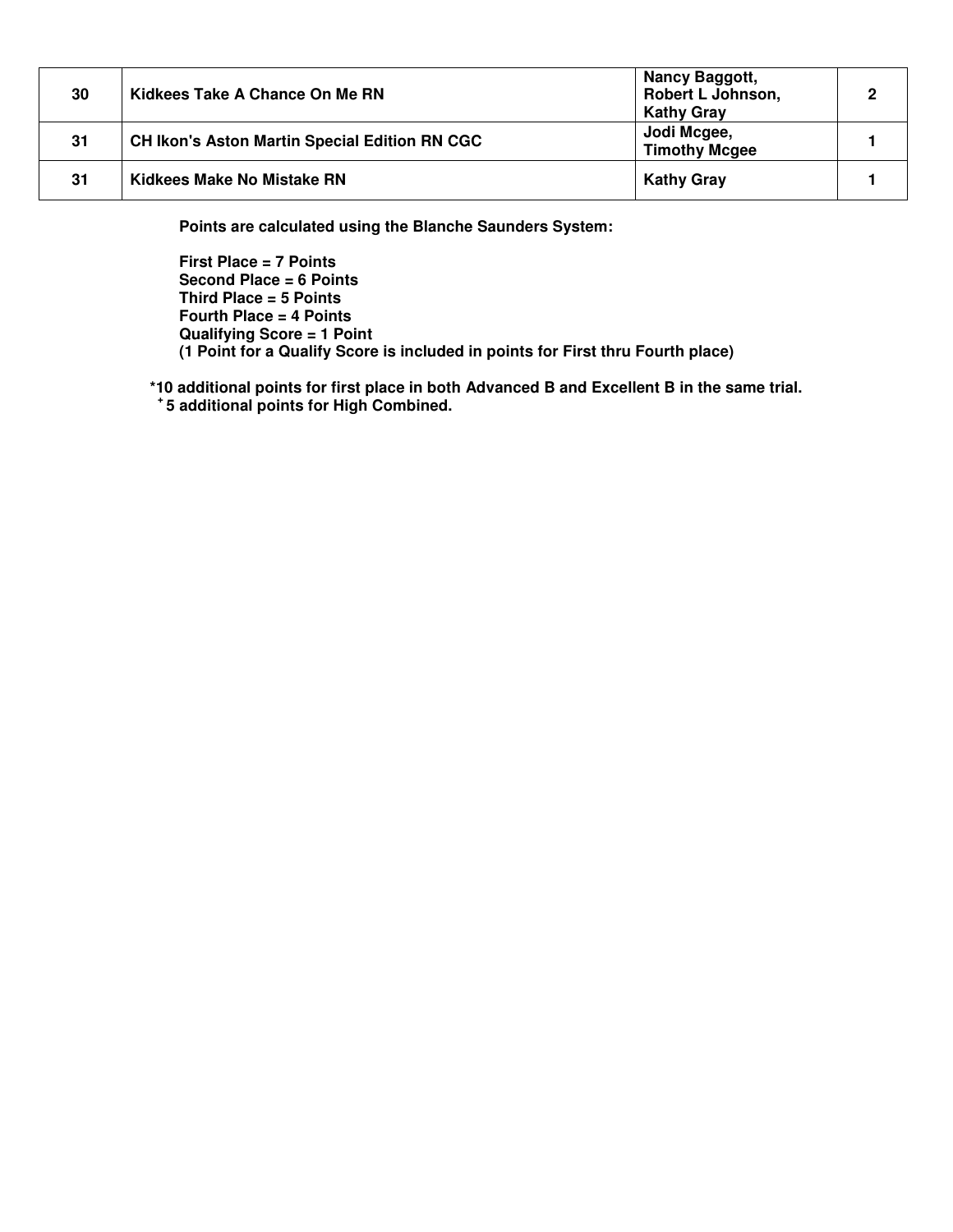## **Top Rally Keeshonden Report By Class**

|                | <b>RALLY NOVICE A</b>                         |                                             |               |
|----------------|-----------------------------------------------|---------------------------------------------|---------------|
| <b>Ranking</b> | <b>Dog Name</b>                               | <b>Owners</b>                               | <b>Points</b> |
|                | <b>Beasley's Fancy Chief Clancy RN</b>        | <b>Stacie Beasley</b>                       | 33            |
| $\overline{2}$ | <b>Jenndi's Neon Starburst RN</b>             | <b>Kris Fancher</b>                         | 27            |
| 3              | <b>CH Skyline's Affinity For Adventure RN</b> | Kelli Denton, Becky Denton                  | 21            |
| 4              | CH Hallelujah's Canon Amen RN NA NAJ NF       | Sue Ellen Cassiday,<br><b>John Cassiday</b> | 14            |
| 5              | <b>Whiskees Caol Ila Floranfauna</b>          | Kathy Winzer, Stephen Winzer                |               |

|                | <b>RALLY NOVICE B</b>                             |                                                                |                |
|----------------|---------------------------------------------------|----------------------------------------------------------------|----------------|
| <b>Ranking</b> | <b>Dog Name</b>                                   | <b>Owners</b>                                                  | <b>Points</b>  |
| 1              | CH IndyKees You'll Accompany Me RN                | Pamela L Hildebrand                                            | 23             |
| $\mathbf{2}$   | CH Kj's Play Date CD BN RN                        | <b>Lois and David Waddell</b>                                  | 19             |
| 3              | CH Keeshaven Neon Heart Of A Husker RN            | Kristina Witzka, Darlene Witzka                                | 17             |
| 4              | <b>Cliffhouse East Of Phoenix CD RN</b>           | F Thomas Alexander,<br><b>Stacey A Alexander</b>               | 16             |
| 5              | <b>Wyndspell Benchmark CD BN GN</b>               | Lila M Dann                                                    | 13             |
| 6              | <b>Adonai's Sweet-N-Sassy CDX</b>                 | <b>Ramona Barker</b>                                           | 12             |
| 6              | <b>CH Summerwind's Tagliatelli CDX RN</b>         | Dr. Ronnie Sue Leith,<br>Jean Gauchat-Hargis,<br>Joshua Hargis | 12             |
| 6              | <b>KJ's Speed Date NAP NJP</b>                    | Laura Inman                                                    | 12             |
| $\overline{7}$ | <b>CH Skyline's Outburst NA NAJ</b>               | <b>Stacey Alexander,</b><br><b>Thomas Alexander</b>            | 10             |
| 8              | <b>CH Allante's Grand Larceny CD RN</b>           | <b>Cynthia Tumiel</b>                                          | 9              |
| 9              | Wund-R Y The Game Is Afoot OA NAJ NF              | Donna L Schmitt.<br><b>Katrina C Guse</b>                      | 8              |
| 10             | CH Wyndjamr's Barefoot Contessa RN NA NAJ NAP NJP | Robin Skinner,<br><b>Lynne Anderson</b>                        | $\overline{7}$ |
| 10             | <b>GCH CH Summerwind's Sonic Boom BN RN</b>       | Sarah Berrend, Jean Gauchat-<br>Hargis, Joshua Hargis          | $\overline{7}$ |
| 11             | <b>CH Summerwind's Smok'ln Jet Stream</b>         | Jean Gauchat-Hargis,<br><b>Timothy Mcgee, Joshua Hargis</b>    | 6              |
| 11             | <b>Ruttkay Freya RN</b>                           | <b>Ann Fowler</b>                                              | 6              |
| 12             | Masada Spinnakee's Silver Lexus CD                | <b>Karen Mcnerney</b>                                          | 4              |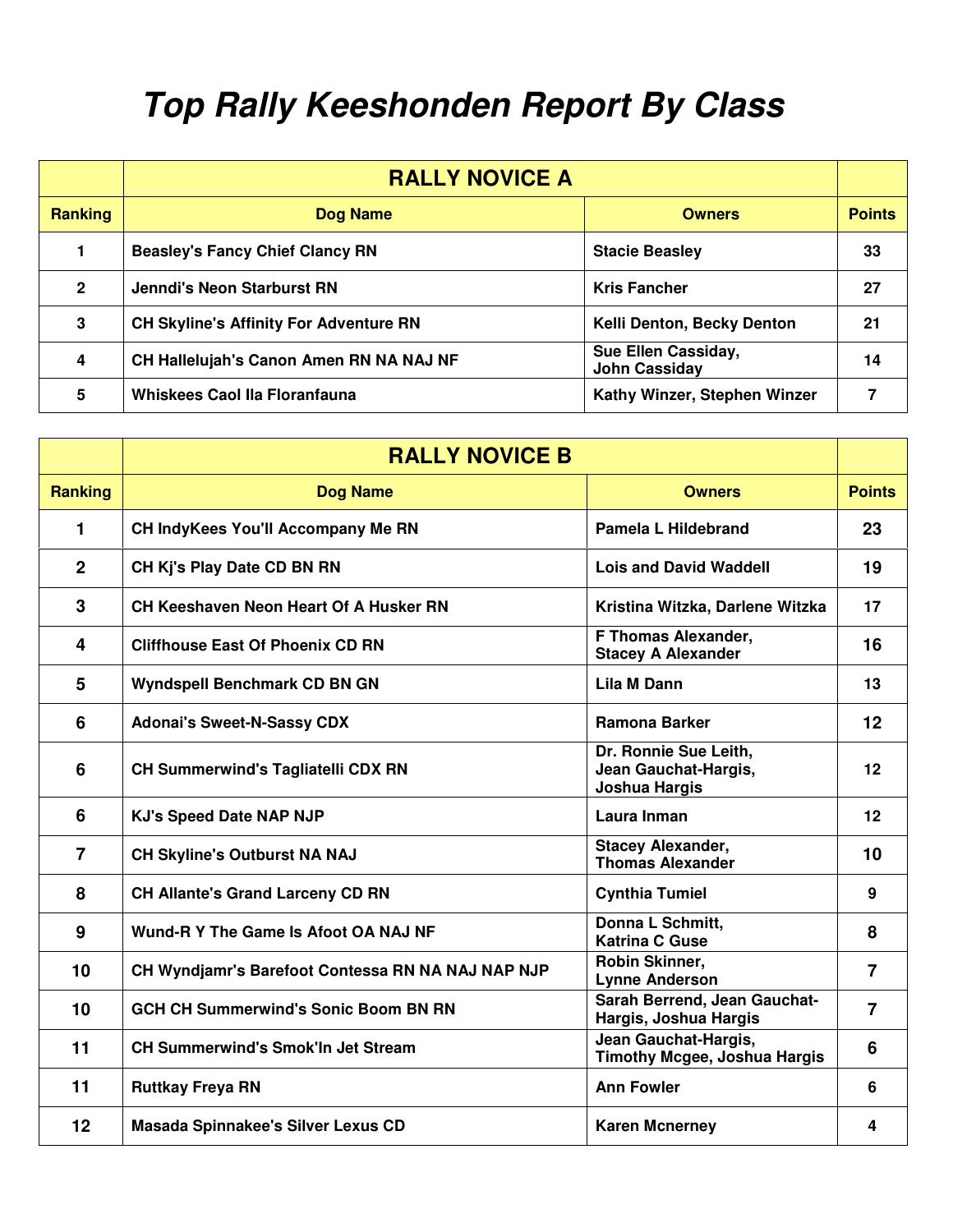| 13 | Hallelujah Amen Katie RN NAJ                         | Sue Ellen Cassiday,<br><b>John Cassiday</b>    | 3 |
|----|------------------------------------------------------|------------------------------------------------|---|
| 14 | Ikon's Aston Martin Special Edition CGC              | Jodi Mcgee, Timothy Mcgee                      | 2 |
| 14 | Kidkees Take A Chance On Me RN                       | Nancy Baggott,<br>Robert L Johnson, Kathy Gray | 2 |
| 15 | <b>CH Ikon's Aston Martin Special Edition RN CGC</b> | Jodi Mcgee, Timothy Mcgee                      |   |
| 15 | Kidkees Make No Mistake RN                           | <b>Kathy Gray</b>                              |   |

|                | <b>RALLY ADVANCED A</b>                     |                                             |               |
|----------------|---------------------------------------------|---------------------------------------------|---------------|
| <b>Ranking</b> | <b>Dog Name</b>                             | <b>Owners</b>                               | <b>Points</b> |
|                | <b>CH Vandaban Wessex RA</b>                | Deborah A Lynch,<br>Jeanne Buente           | 27            |
| $\overline{2}$ | CH Hallelujah's Canon Amen RA OA OAJ NF     | Sue Ellen Cassiday,<br><b>John Cassiday</b> | 21            |
| 3              | <b>CH Wyndjamr's Storm Front RA</b>         | <b>Richard Ward, Mary Ward</b>              | 20            |
| 4              | CH Cinderlad Barefoot In The Park RN OAJ NF | Leslie Meyn, Patricia Tocalis               | 18            |
| 5              | <b>Coaster Kees Pounce And Bounce RA</b>    | <b>Carol Blair, Stu Blair</b>               | 8             |
| 6              | <b>CH Kidkees Extra Credit RA OAJ</b>       | <b>Kathy Gray</b>                           | 4             |

|                | <b>RALLY ADVANCED B</b>                                                                |                                               |               |
|----------------|----------------------------------------------------------------------------------------|-----------------------------------------------|---------------|
| <b>Ranking</b> | <b>Dog Name</b>                                                                        | <b>Owners</b>                                 | <b>Points</b> |
| 1              | CH Daimler's Moonlight Magic UD RAE2 AX AXJ AXP<br><b>AJP XF OFP</b>                   | <b>Lois Albright</b>                          | 41            |
| $\overline{2}$ | <b>CH Shoreline's Tuff Enuf VCD1 BN RAE AX MXJ OF</b>                                  | Tawn Sinclair, Pia Paulsen                    | 36            |
| $\mathbf{3}$   | GCH CH MACH8 Shoreline's Tuff Act To Follow VCD2 VER<br>RAE2 MXS3 MJC3 MXF MFB TQX T2B | Tawn Sinclair, John Sinclair                  | 31            |
| 4              | CH Daimler Wynwood Rhythm N Blues CD BN RAE NA<br><b>NAJ NJP NF</b>                    | <b>Lois Albright</b>                          | 23            |
| 5              | Ruttkay Autumn Bronze VCD1 CDX RAE OAJ OF THD                                          | Daisy Mae Kramer                              | 21            |
| 5              | Perikee's Rigolo At Achates CDX RAE                                                    | <b>Robin Z Clark</b>                          | 21            |
| 5              | <b>Bright About Tannon CD RA</b>                                                       | Kori Cook, Paul Cook                          | 21            |
| 6              | Vandys Titania CDX GN GO RE OA OAJ                                                     | <b>Barbara Eng, Carole Henry</b>              | 14            |
| $\overline{7}$ | GCH CH Wund R Y Sheza Superstar At Paugh Prints VCD2<br><b>BN GN RAE AX AXJ</b>        | Sherri Alspaugh,<br><b>Terri Van Schyndel</b> | 12            |
| $\overline{7}$ | Daimler's Gizmos 'N Gadgets CD BN RE MX MXJ<br><b>AXP AJP OF</b>                       | <b>Lynne Anderson</b>                         | $12 \,$       |
| 8              | <b>Kandea CDX GN RE</b>                                                                | <b>Amber Streicher</b>                        | 11            |
| 9              | Vandys Nydia UD GO RAE NA NAJ AXP OJP THD                                              | <b>Barbara Eng, Carole Henry</b>              | 10            |
| 9              | Shoreline's Ruby Slippers CD BN RAE MX MXJ NF                                          | Patricia Voyles, Tawn Sinclair                | 10            |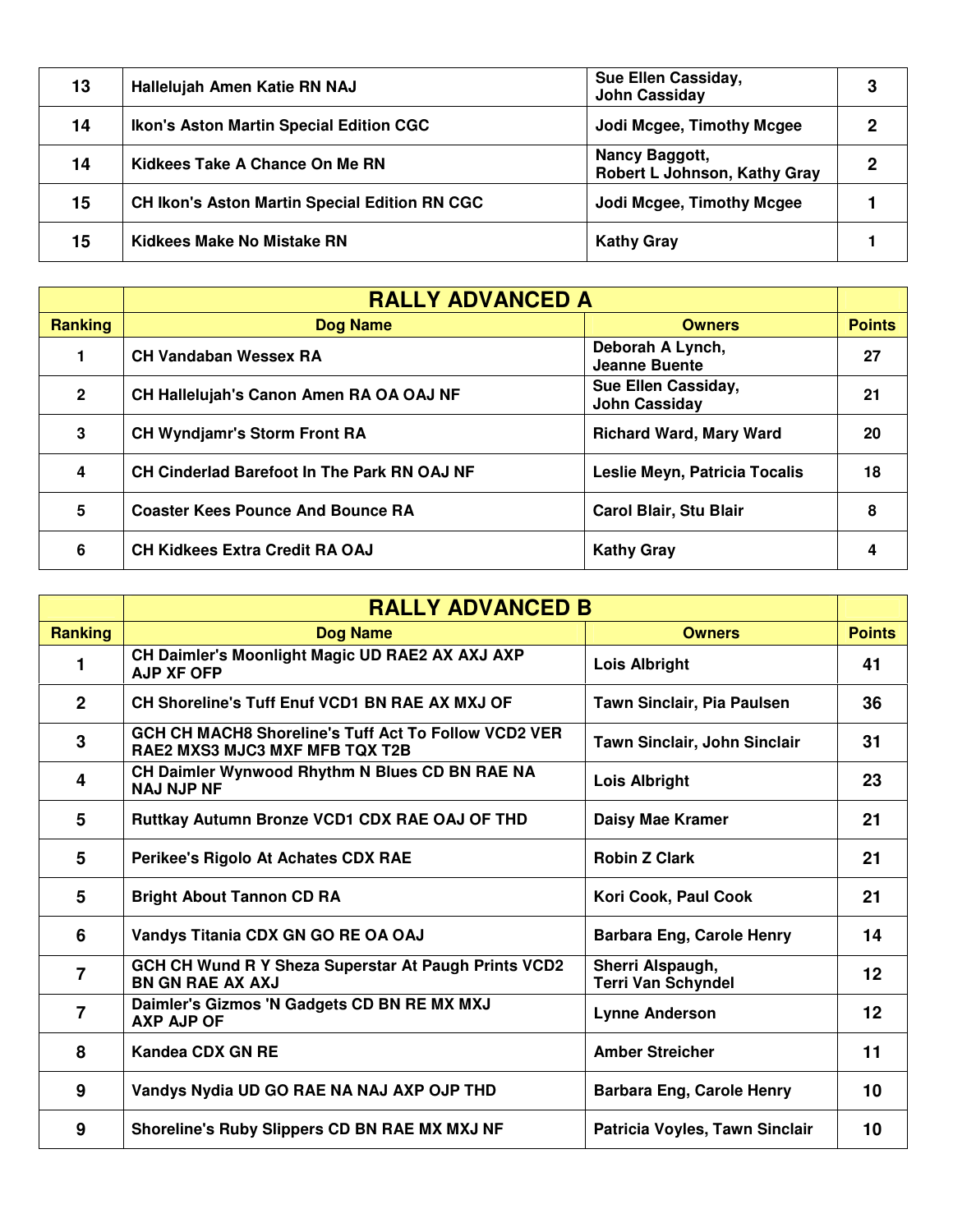| 9               | CH Shoreline's Way Too Tuff CD BN RAE AX AXJ     | Robyn M Mcnutt,<br><b>Blaine E Mcnutt</b>                      | 10             |
|-----------------|--------------------------------------------------|----------------------------------------------------------------|----------------|
| 10              | <b>Shaker Hill Moli V Greenkees RAE</b>          | Alice L Thayer                                                 | $\overline{7}$ |
| 11              | <b>Coaster Kees Pounce And Bounce RE NA NAJ</b>  | <b>Carol Blair, Stu Blair</b>                                  | 5              |
| 11              | <b>CH Summerwind's Tagliatelli CDX RN</b>        | Dr. Ronnie Sue Leith,<br>Jean Gauchat-Hargis,<br>Joshua Hargis | 5              |
| 12 <sub>2</sub> | <b>Nightwind's Dancing Dutchman BN RA</b>        | <b>Elaine Dante</b>                                            | 3              |
| 12              | <b>CH Allante's Grand Larceny CD RA</b>          | <b>Cynthia Tumiel</b>                                          | 3              |
| 13              | <b>Kelly CD RE</b>                               | <b>Charlene Valdez</b>                                         | $\mathbf{2}$   |
| 14              | Hallelujah Amen Katie RN NAJ                     | Sue Ellen Cassiday,<br><b>John Cassiday</b>                    |                |
| 14              | CH Keepsake Firestarter VCD2 UD VER RE AX MXJ XF | Jean Munger                                                    |                |

|                | <b>RALLY EXCELLENT A</b>                 |                                             |               |
|----------------|------------------------------------------|---------------------------------------------|---------------|
| <b>Ranking</b> | Dog Name                                 | <b>Owners</b>                               | <b>Points</b> |
|                | <b>Coaster Kees Pounce And Bounce RA</b> | <b>Carol Blair, Stu Blair</b>               | 20            |
| 2              | CH Hallelujah's Canon Amen RA OA OAJ NF  | Sue Ellen Cassiday,<br><b>John Cassiday</b> |               |

|                | <b>RALLY EXCELLENT B</b>                                                                      |                                               |               |
|----------------|-----------------------------------------------------------------------------------------------|-----------------------------------------------|---------------|
| <b>Ranking</b> | <b>Dog Name</b>                                                                               | <b>Owners</b>                                 | <b>Points</b> |
| 1              | CH Shoreline's Tuff Enuf VCD1 BN RAE AX MXJ OF                                                | Tawn Sinclair, Pia Paulsen                    | 47            |
| $\overline{2}$ | CH Daimler's Moonlight Magic UD RAE2 AX AXJ AXP<br><b>AJP XF OFP</b>                          | <b>Lois Albright</b>                          | 39            |
| 3              | Perikee's Rigolo At Achates CDX RE                                                            | <b>Robin Z Clark</b>                          | 38            |
| 4              | GCH CH MACH8 Shoreline's Tuff Act To Follow VCD2 VER<br><b>RAE2 MXS3 MJC3 MXF MFB TQX T2B</b> | <b>Tawn Sinclair, John Sinclair</b>           | 28            |
| 4              | CH Daimler Wynwood Rhythm N Blues CD BN RAE NA<br><b>NAJ NJP NF</b>                           | <b>Lois Albright</b>                          | 28            |
| 5              | Kandea CDX GN RE*                                                                             | <b>Amber Streicher</b>                        | 22            |
| 6              | MACH Greykees Prince Charming CD RE MXS MJS XF                                                | <b>Steve Dworkin</b>                          | 19            |
| $\overline{7}$ | Ruttkay Autumn Bronze VCD1 CDX RE OAJ OF THD                                                  | Daisy Mae Kramer                              | 17            |
| 8              | Daimler's Gizmos 'N Gadgets CD BN RE MX MXJ AXP<br><b>AJP OF</b>                              | <b>Lynne Anderson</b>                         | 16            |
| 9              | Keesbrook's Tourmaline Blues UDX2 OM3 RA AX AXJ NF                                            | <b>Lila Dann</b>                              | 12            |
| 9              | GCH CH Wund R Y Sheza Superstar At Paugh Prints VCD2<br><b>BN GN RAE AX AXJ</b>               | Sherri Alspaugh,<br><b>Terri Van Schyndel</b> | $12 \,$       |